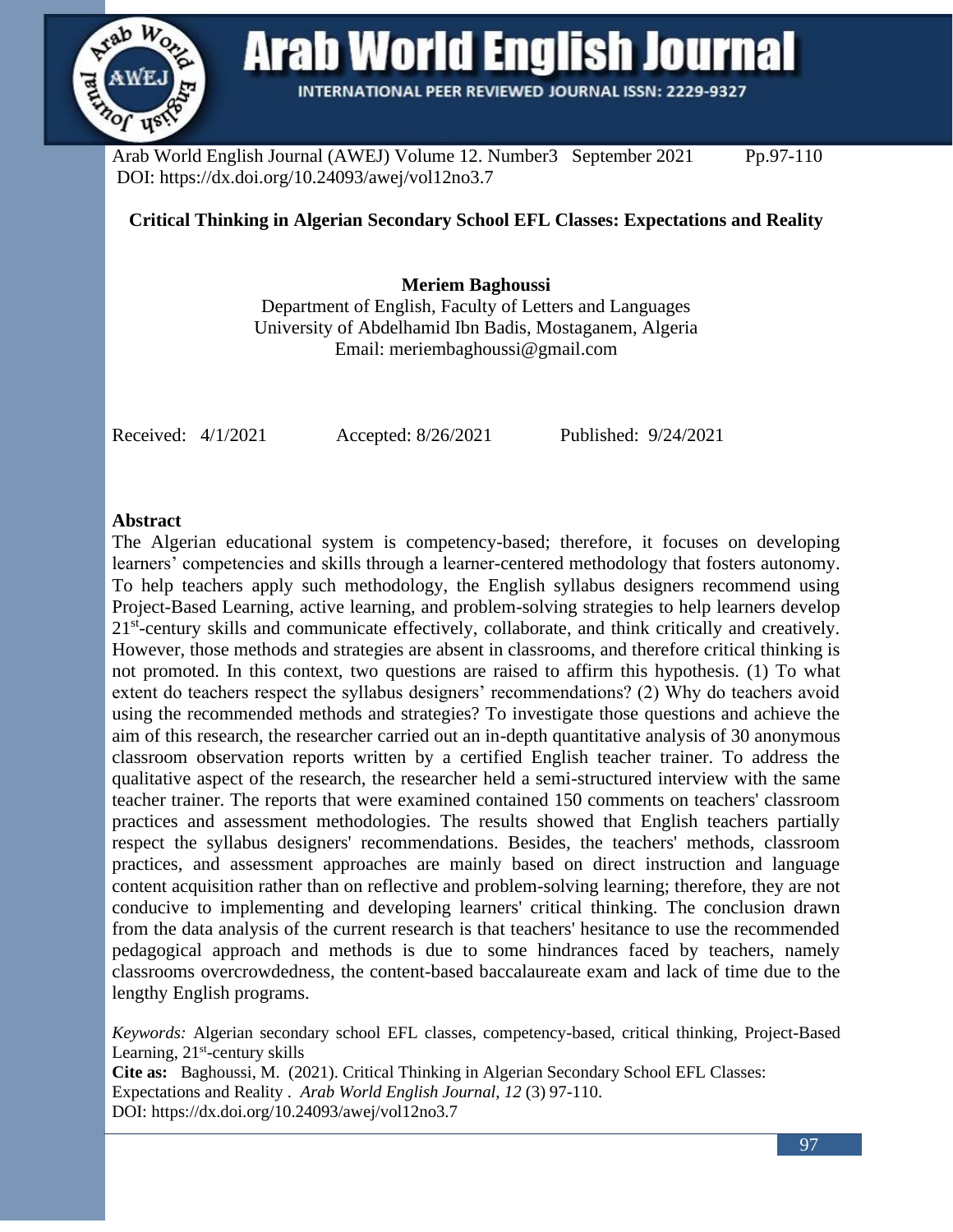# **Introduction**

The quality of our lives depends considerably on the quality of our thinking. Humans have exceptional cognitive abilities that enable them to think; however, not all thinking results in successful outcomes. Therefore, the ability to think critically helps individuals use inductive and deductive reasoning to make inferences, analyze arguments, judge and evaluate, make decisions, and solve all kinds of problems. Such skills, and especially critical thinking, are now required and highly valued in almost every field. That is why our learners should possess those skills to think critically, analytically, and creatively. Those skills also help them to communicate and collaborate effectively with others to face modern world challenges. To reach that aim and help our learners develop such skills, the designers of the present secondary school English syllabuses recommend using the learner-centered approach, project pedagogy, active learning and problemsolving strategies to foster learners' critical thinking. In this context, the first, second and thirdyear secondary-school English syllabuses state that the teaching of English in Algeria involves the acquisition of linguistic and communicative competencies and the development of a critical mind (MNE, 2005a; 2005b; 2006).

 The teaching of English in Algeria involves the acquisition of linguistic, communicative and transversal skills of a methodological, technological, cultural, social nature in the pupil, such as the development of a critical mind and analysis, attachment to our national values, respect for universal values based on respect for oneself and others, tolerance and openness to the world.

In this context, the present research investigates the current classroom practices to determine whether they are conducive to learners' critical thinking development as expected and recommended by the syllabus designers. It also aims to raise the Algerian English teachers' awareness of the necessity of critical thinking skills in facing 21<sup>st</sup>-century challenges. To reach that aim, the researcher put forward a hypothesis stipulating that the active learning methods and strategies that help foster learners' critical thinking are absent in classrooms.

To confirm the hypothesis mentioned above, the researcher relied on two research methods: quantitative and qualitative. The researcher received and analyzed anonymous classroom reports written by an English teacher trainer during his classroom visits for the quantitative research. To dig deeper into the topic, the researcher interviewed the same teacher trainer. The results of both tools confirmed the hypothesis stated previously and revealed that the scarcity of those active learning methods and strategies is due to the prevalence of teachercenteredness. Such a classroom environment is instruction and content-based because teachers are "on their feet in the front of the room with eyes open, asking questions, making points, gesturing, writing key ideas on the board, encouraging, correcting, demonstrating, and so forth," (Schug, 2003, as cited in Leming, Ellington & Porter-Magee, p.94). Therefore, it does not offer the necessary ingredients for enhancing critical thinking, such as learners' autonomy, collaboration, communication and creativity. The current study results showed that teachers face some problems that prevent them from adopting active learning methods and strategies that promote critical thinking. In addition, the results of the two research tools used helped answer the two research questions raised in this study and revealed that classrooms overcrowdedness, lack of time due to the lengthy English programs and the nature of the baccalaureate exam (language/content-based) prevent teachers from adopting active learning methods and strategies and therefore hinder critical thinking enhancement.

98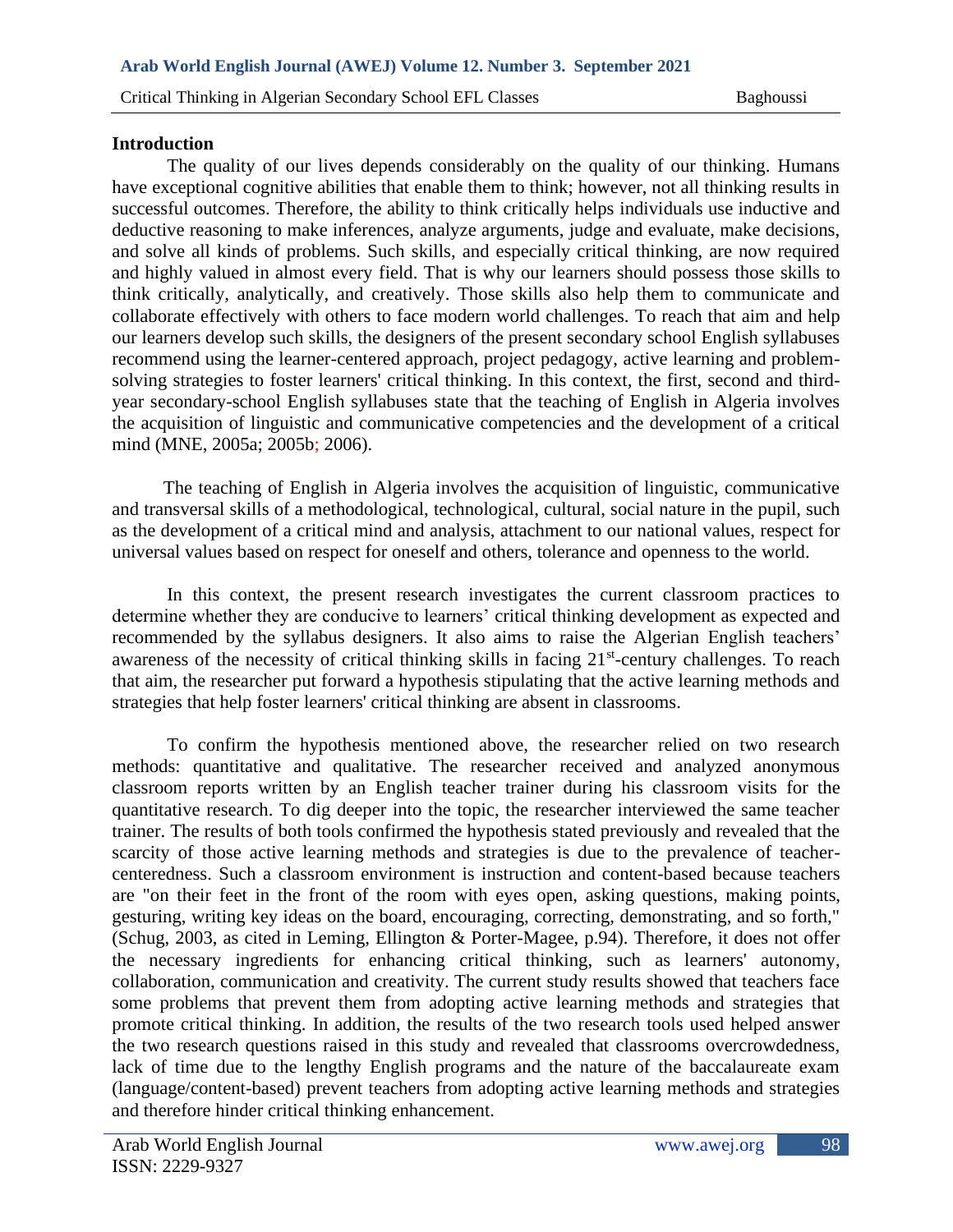# **Literature Review**

# *Critical Thinking Definition*

Though critical thinking is widely regarded as crucial, no clear-cut definition has been acknowledged, and its precise significance and educational implications remain ambiguous. In this context, Fasko (2003) stated that "there is no consensus on a definition of critical thinking" (p.8). Several definitions of critical thinking have been used in the literature and other types of thinking, namely reflective thinking, critical analysis, rational thinking, and higher-order thinking. For some scholars, "critical thinking is one of the most frequently discussed higher order skills, believed to play a central role in logical thinking, decision making, and problem solving" (Liu, Frankel & Roohr, 2014, p.1). Other theorists regarded critical thinking as a multidimensional skill that humans must learn and practice to perform well. From another perspective, Paul (1993) emphasized the cognitive and metacognitive components of critical thinking and defined it as "thinking about your thinking while you're thinking to make your thinking better" (p.91). For Crowl, Kaminsky and Podell (1997), critical thinking is an essential factor in metacognitive processes; whereas, Halpern (1996) considered it as the kind of "thinking that is purposeful, reasoned, and goal directed - the kind of thinking involved in solving problems, formulating inferences, calculating likelihoods, and making decisions" (p.5). Scriven and Paul (1987) gave a detailed definition. They state that "critical thinking is the intellectually disciplined process of actively and skillfully conceptualizing, applying, analyzing, synthesizing, and/or evaluating information gathered from, or generated by, observation, experience, reflection, reasoning, or communication, as a guide to belief and action" (p.1).

 In this context, Bloom, Englehart, Furst, Hill and Krathwohl (1956) did not define critical thinking, but they elaborated a taxonomy in which they presented and described the main cognitive categories: Knowledge, Comprehension, Application, Analysis, Synthesis, and Evaluation. That taxonomy of learning objectives is considered a hierarchical approach to critical thinking since it classifies thinking into two levels: higher-order and lower-order thinking skills. The following paragraph will give more details about Bloom's Taxonomy. It is worth noting that the analysis of the research tool data of this study relied on Bloom's classification of thinking skills.

# *Critical Thinking and Bloom's Taxonomy*

 Learning is a complex process that is managed by the brain. That complexity has led to the emergence of various definitions of learning. According to Smith (1962), learning is "the acquisition of new behavior or the strengthening or weakening of old behavior as the result of experience" (p.260). Ray Loree (1965) defined it "as a relatively permanent change of behavior that occurs as a result of experience or practice" (pp.193-194). That change in behavior keeps developing thanks to specific thinking skills that help 'learners' transform their experience into learning. However, the fact of knowing the 'what' does not help us to think critically and solve problems; therefore, we need to know the 'how' and the 'why' to reinforce and develop our cognitive potential and be ready and able to think critically and act creatively to face life challenges positively and successfully. Dr. Benjamin Bloom proposed a hierarchy of the thinking process known today as Bloom's Taxonomy of Learning Objectives to foster such skills among learners. That hierarchy categorizes learners' thinking skills and ranges them from the most basic skill (recalling) to the most complex one (evaluation). ("Bloom's Taxonomy", 2019). Therefore, the original version of Bloom's Taxonomy classified the skills as follows: knowledge,

99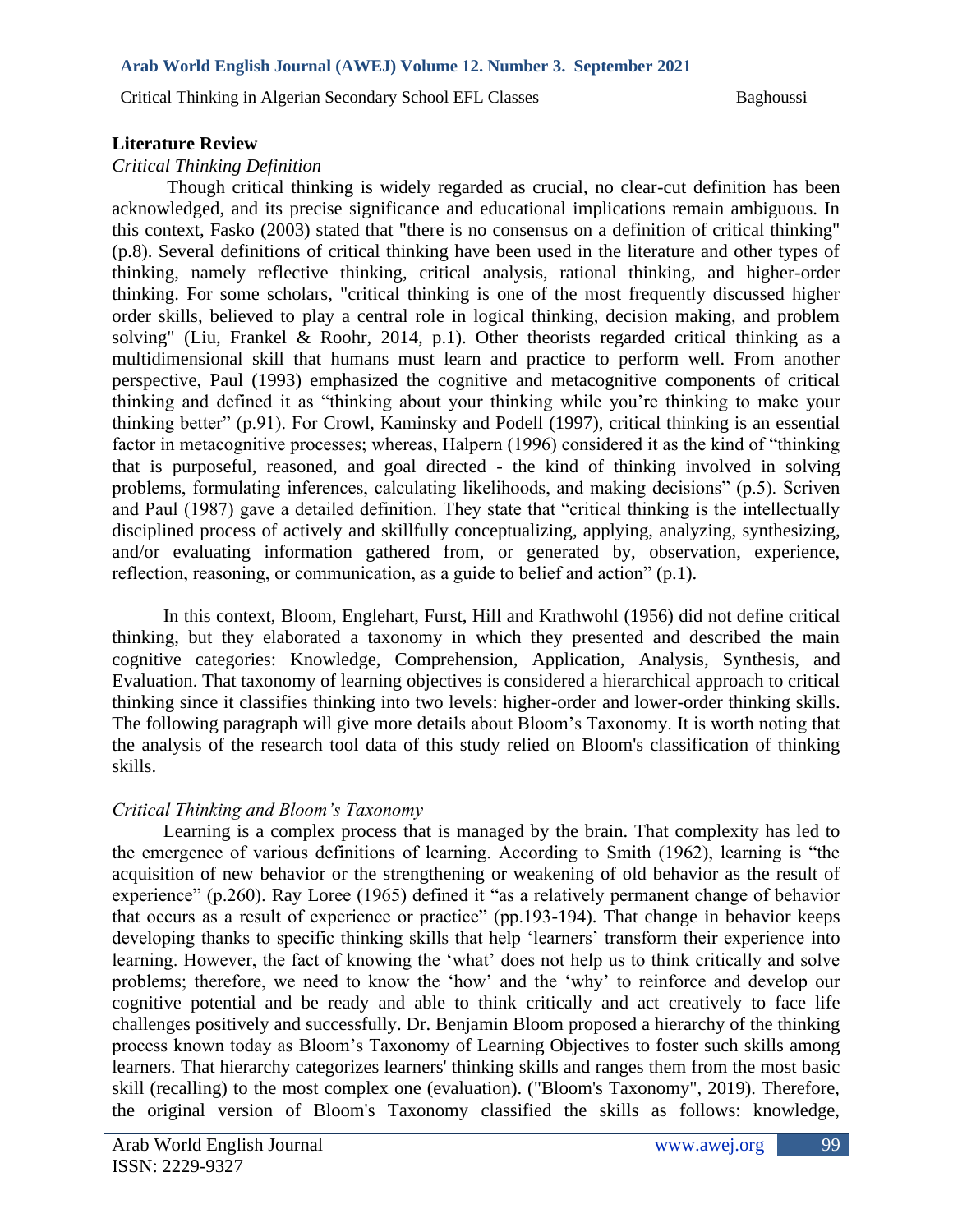#### **Arab World English Journal (AWEJ) Volume 12. Number 3. September 2021**

Critical Thinking in Algerian Secondary School EFL Classes Baghoussi

comprehension, application, analysis, synthesis, and evaluation. In 2001, Anderson and Krathwohl proposed a revised version of the original Bloom's taxonomy in which the nouns were transformed into verbs: remember, understand, apply, analyze, evaluate, and create. The first three skills - remember, understand, apply- were categorized as Lower Order Thinking Skills (LOTS), and the three other skills belonged to the Higher Order Thinking Skills (HOTS). This perception opened other perspectives for the teaching-learning processes. Bloom's Taxonomy has helped teachers understand the fluctuating levels of cognitive, psychomotor, and affective processes of learners. It helped them adjust instruction to enhance and develop critical thinking among learners. Teachers now can establish measurable learning objectives for their lessons and design tasks accordingly to help learners develop their critical thinking. It is worth noting that using a task-based approach in conjunction with classroom projects is an effective way to improve critical thinking, concretize learning, and enable learners to do what is necessary to achieve the desired outcome.

# *Critical Thinking and Other Concepts*

 The relationship of critical thinking with other concepts depends on how one defines the term. Although there are contests concerning the definition of critical thinking, it is widely accepted that it is a unique fundamental concept embedding high-quality thinking that is directed towards a specific goal: solving problems and making decisions. Many researchers have linked critical thinking to other concepts commonly recognized as fundamental elements in the twentyfirst century. To limit the scope of the current research, the researcher will discuss a few of them, namely metacognition, intelligence and creative thinking.

# *Critical Thinking and Metacognition*

When individuals use cognitive skills or adequate strategies to increase their chance of getting the target outcome, they pave the way for critical thinking. In this context, Schoen (1983) asserted that metacognition is a vital ingredient for critical thinking skills enhancement. Therefore, the enhancement of learners' critical thinking depends a lot on their metacognitive capacities. To show the link between metacognition and critical thinking, Schoen (1983) added that:

A successful pedagogy that can serve as a basis for the enhancement of thinking will have to incorporate ideas about the way in which learners organize knowledge and internally represent it and the way these representations change and resist change when new information is encountered. (p.87)

In this quotation, he affirms that the development of thinking depends on the internal process of organizing knowledge. That process can be an aspect of metacognition. Furthermore, Halonen (1995) defined metacognition as the ability to assess the quality of critical thinking. Similarly, Halpern (1998) described metacognition as the ability to use knowledge to monitor and develop thinking skills. In a four-part model, she presented metacognition and critical thinking together. According to her, when learners are engaged in critical thinking, they need to check their metacognitive process carefully, scrutinize their thinking, check their progress, ensure exactness, and make decisions about time and effort use. "This implies evidently that critical thinking is a product of metacognition which provides a direction in the prediction of the two variables" (Magno, 2010, p.138). For Choy and Cheah (2009), metacognition and critical thinking are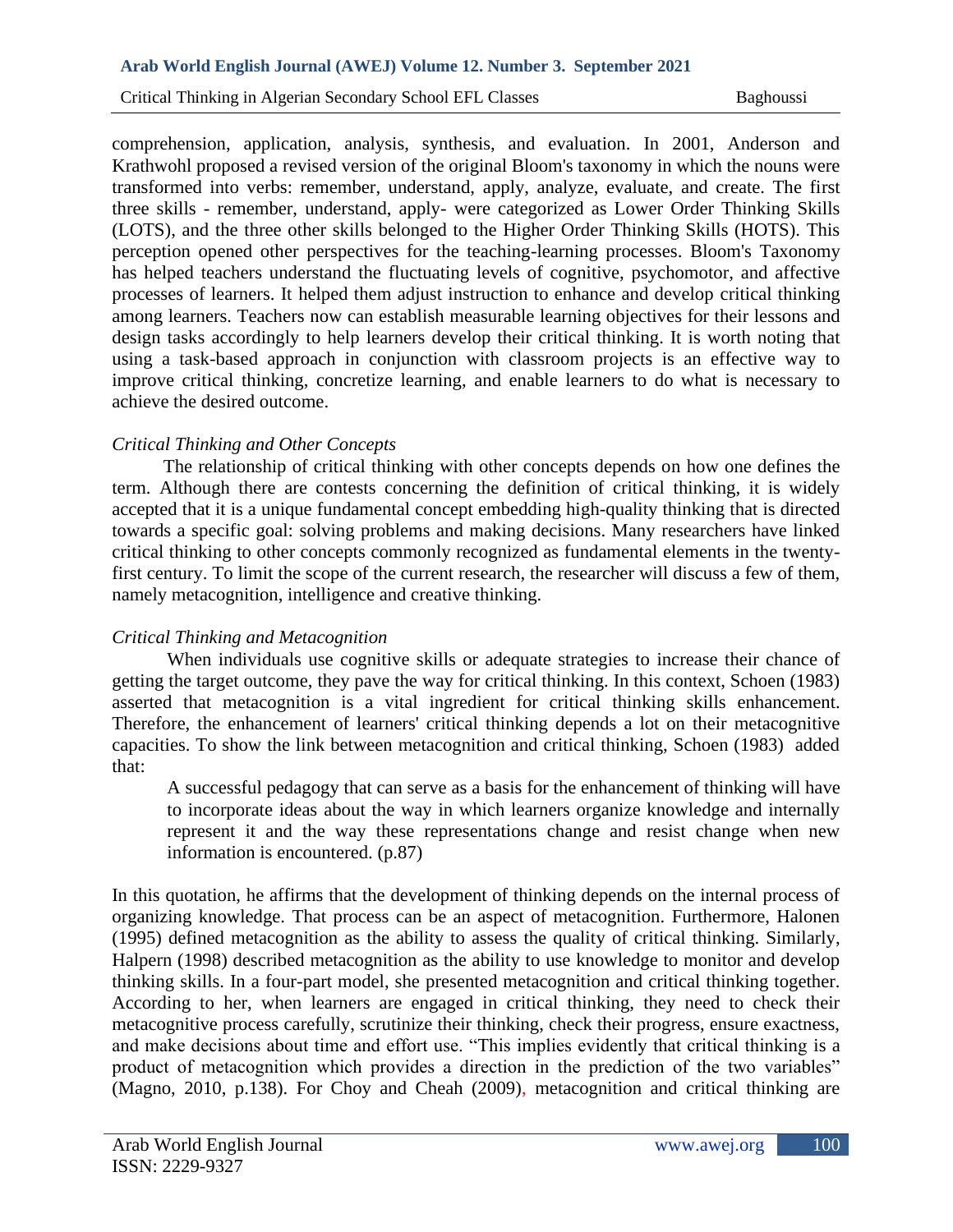interconnected. Their study found that critical thinking occurs successfully when a teacher provides learners with some specific cognitive and metacognitive strategies.

Although psychologists and scholars have various constructs concerning critical thinking and metacognition, considering metacognition as a component of critical thinking, or critical thinking as a component of metacognition, it is worth saying that both processes are so inextricably linked that one cannot exist without the other.

# *Critical Thinking and Intelligence*

Before discussing the difference between intelligence and thinking skills, it is necessary to understand the nature and definition of intelligence. It is also imperative to identify whether intelligence could make people critical thinkers or whether the fact of being a critical thinker makes people more intelligent.

Despite extensive research and endless debates on intelligence, there is no specific or universal definition of this ability; intelligence is considered one of the most important and controversial topics in psychology. In this context, Halpern (2014) asserted that "it is a basic topic in thinking because intelligence is the "stuff" of which thought is made" (p.29). Herrnstein and Murray (1994) considered intelligence as a "cognitive ability". For Gardner (1993), intelligence is "the ability to solve problems or to create products that are valued within one or more cultural settings". In the same perspective, Gottfredson (1997) gave a more detailed definition:

[Intelligence] involves the ability to reason, plan, solve problems, think abstractly, comprehend complex ideas, learn quickly and learn from experience. It is not merely book learning, a narrow academic skill, or test-taking smarts. Rather it reflects a broader and deeper capability for comprehending our surroundings—'catching on', 'making sense of things, or 'figuring out' what to do. (p.13)

Compared to the intelligence models based on psychometric properties of common intelligence, Halpern and Butler (2020) agree that critical thinking is the best model that helps address realworld problems.

 Those reflections, once again, demonstrate the close relationship critical thinking has with intelligence. Both skills share almost the same features: problem-solving, deep thinking, and comprehension of real-life issues.

# *Critical Thinking and Creative Thinking*

The definition of the two concepts also raises some controversies. Since there is no consensus on the definitions of these concepts, the literature shows that both of them are distinguishable. To clarify the relationship between the two concepts, Beyer (1987) provided a detailed comparison:

Whereas creative thinking is divergent, critical thinking is convergent; whereas creative thinking tries to create something new, critical thinking seeks to assess worth or validity in something that exists; whereas creative thinking is carried on by violating accepted principles, critical thinking is carried on by applying accepted principles. Although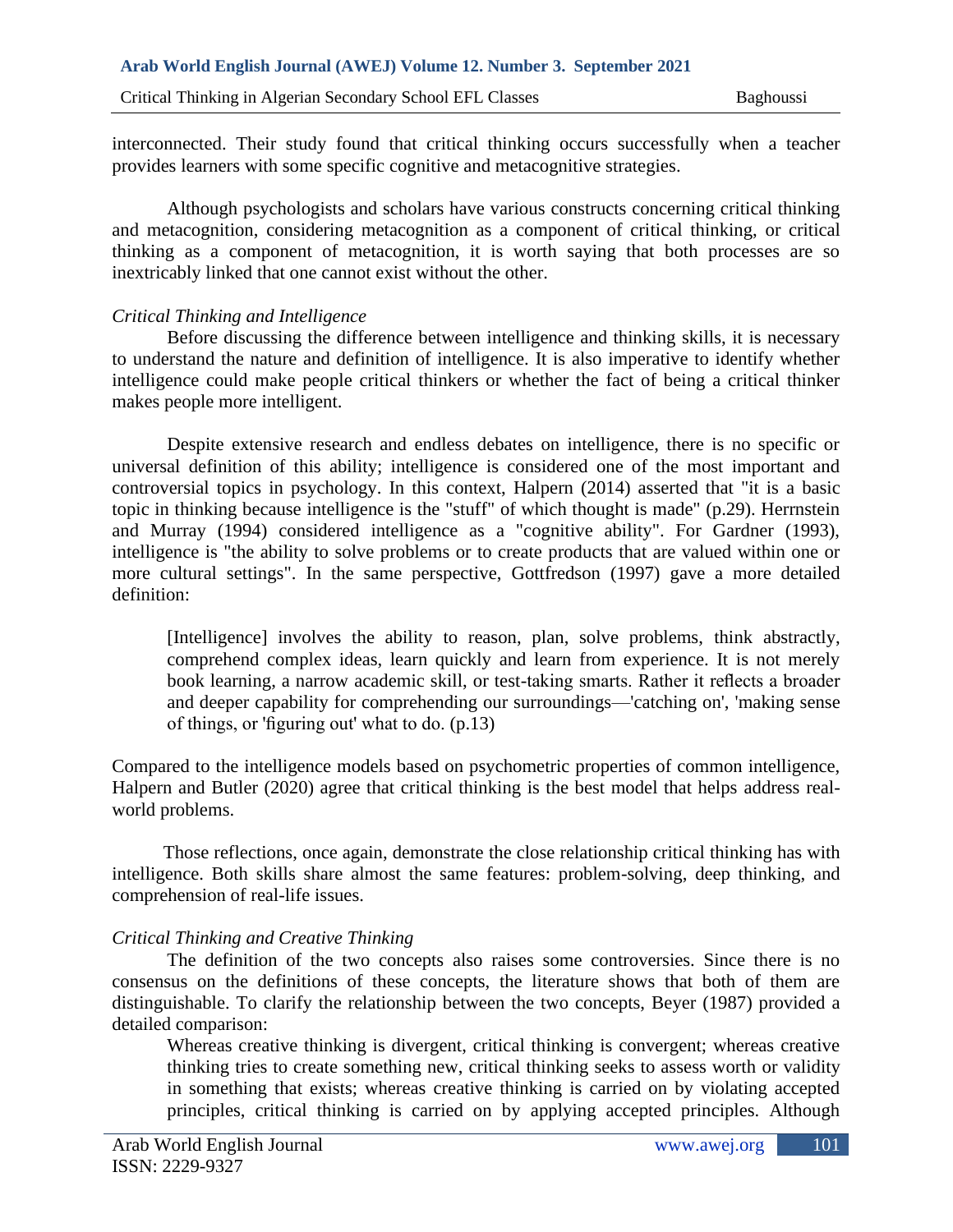creative and critical thinking may very well be different sides of the same coin, they are not identical. (p.35)

This comparison shows, to some extent, the divergence in cognitive development between critical and creative thinking.

From another perspective, Fisher (2002) confirmed that both thoughts are important for the thinking process. He also stated that creative thinking is required to create new elements; however, critical thinking is required to judge the new elements created. Forrester (2008) supported Fisher's view and mentioned that "learners need to think in both creative and critical ways and therefore to teach or encourage one style of thinking only may be counter-productive. Instead, an approach is needed which can combine critical and creative thinking" (p.101).

To that end, both creative and critical thinking skills are crucial to efficient thinking; therefore, teachers should integrate them into their lesson plans and classroom practice. If they do, they will ensure life-long learning for learners and effective professional growth for themselves.

# **Methods**

The present paper embraced a quantitative and qualitative research method for collecting and analyzing the data to assess teachers' classroom practices in connection with critical thinking enhancement among learners. To address this research problem and collect the required information, the researcher received 30 anonymous classroom-observation reports written by a teacher trainer and held a semi-structured interview with him.

# *Participants*

The participants concerned were 30 active secondary-school English teachers and an experienced English teacher trainer. The teachers whose reports were analyzed were from different schools in Mostaganem city. Their experience varied from five to twenty years of teaching. Their students belonged to first, second, and third-year levels, from different streams: science, mathematics and management, literary, and foreign languages. The trainer's classroom observation reports were dated from March to May 2020.

## *Instruments*

To conduct the research, the researcher used two tools. Thirty anonymous classroom observation reports were received from a certified English teacher trainer. Those reports contained information about teachers' classroom teaching and assessment methodologies and practices. A semi-structured interview was held with the same teacher trainer to get more details to address the research problem.

The analyzed reports contained 150 comments the teacher trainer wrote during his visits to the observed classrooms. The reports are structured as shown in the table below: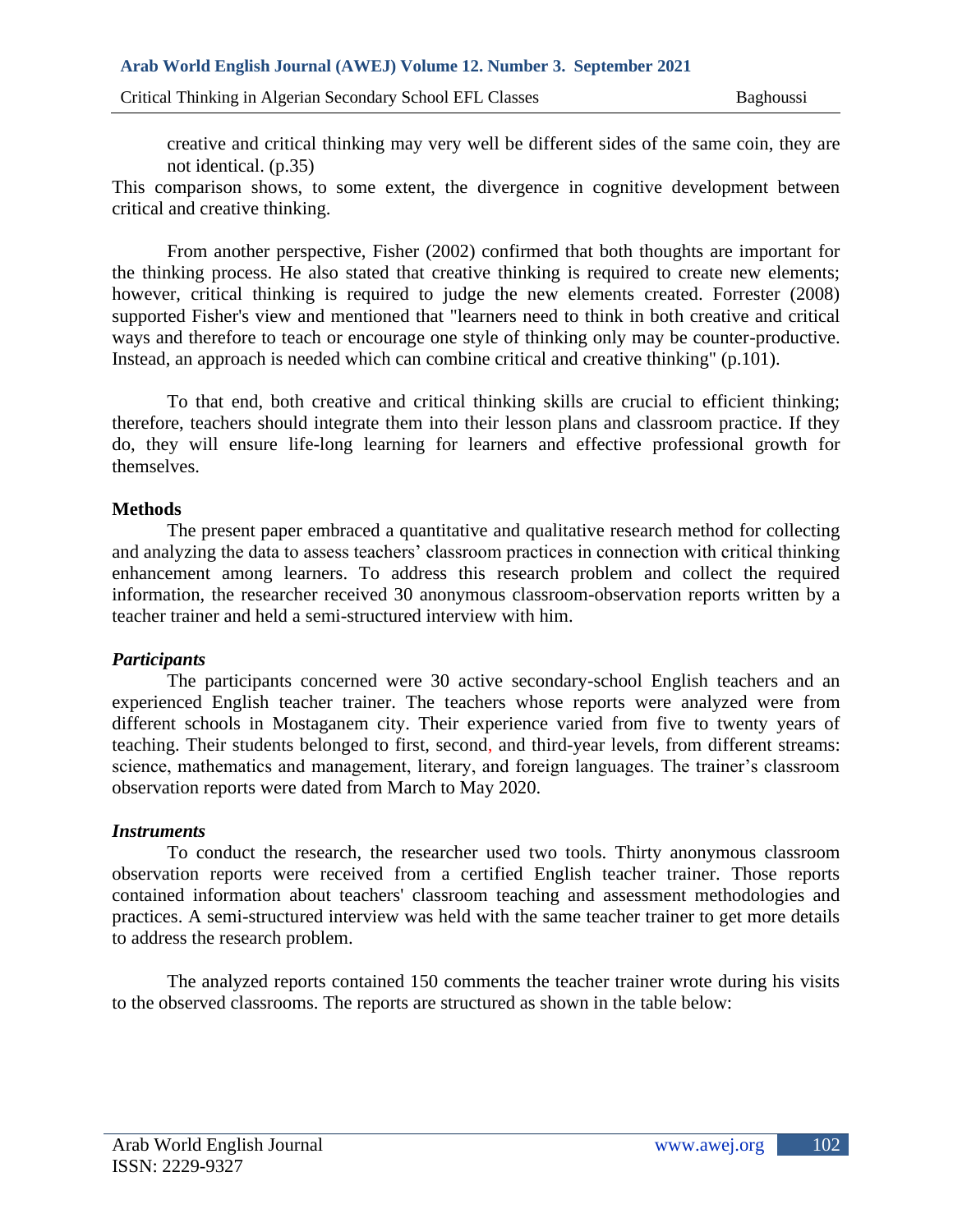|           | <b>Section Content</b>                                                                                           |
|-----------|------------------------------------------------------------------------------------------------------------------|
| Section 1 | Teacher's personal and academic information;                                                                     |
| Section 2 | The classroom environment and students' level and number;                                                        |
| Section 3 | The instructions of the tasks teachers dealt with in class;                                                      |
| Section 4 | The comments of the teacher trainer on the teacher's methodology, classroom practice and types<br>of assessment; |
| Section 5 | The teacher trainer's general conclusion.                                                                        |

#### Table 1. *The reports sections*

# **Results**

#### *Classroom Observation Reports*

#### *Teacher's Personal and Academic Information*

Since the teachers' names and gender were anonymous, the only information the researcher could get from Section one was related to the participants' age, degrees and experience. They were aged between 25 and 40. Most (84%) of them held a Master's degree, and 16% had a Bachelor of Arts degree in English. Their teaching experience varied between four and twenty-three years.

## *Classrooms Environment, Students' Numbers, Levels and Streams*

From the analysis of the information in the second section of the reports, the researcher inferred that all of the classrooms visited by the teacher trainer contained aligned rows of tables facing the board. Information about the observed classrooms environment and population is provided in the table below.

| Classrooms Environment                     | Students'<br><b>Numbers</b> | Students' Levels |     | Students' Streams |                          |                                 |
|--------------------------------------------|-----------------------------|------------------|-----|-------------------|--------------------------|---------------------------------|
| Aligned rows of tables<br>facing the board | $20 - 36$                   | 1st              | 2nd | 3rd               | Common<br><b>Streams</b> | literary & foreign<br>languages |
|                                            |                             | 55%              | 30% | 15%               | 60%                      | 40%                             |

Table 2. *Reports description of the observed classrooms environment and population*

As shown in Table two, the number of students in those classrooms varied between 20 and 36. Most (55%) of the reports were associated with first-year students, 30% belonged to second-year classes, and 15% were linked to third-year classes. 60% of the students belonged to the common streams: science, mathematics and management; whereas, 40% were from literary and foreign languages streams.

## *The Lessons Tasks Instructions and Questions*

In the third section, the reports enclose 90 tasks instructions and questions as worded by the observed teachers during the lessons presentations and recorded by the teacher trainer during his visits. Each report contains between two to four questions/tasks dealt with during the lessons. 96% of the questions used in the tasks and recorded in the reports were reference questions; however, only a few (04%) were inference-based. To analyze the tasks, instructions, and questions of lessons deeply, the researcher relied on Bloom's Taxonomy and used it as a scale to classify those questions according to their degree of relevance to the inducement and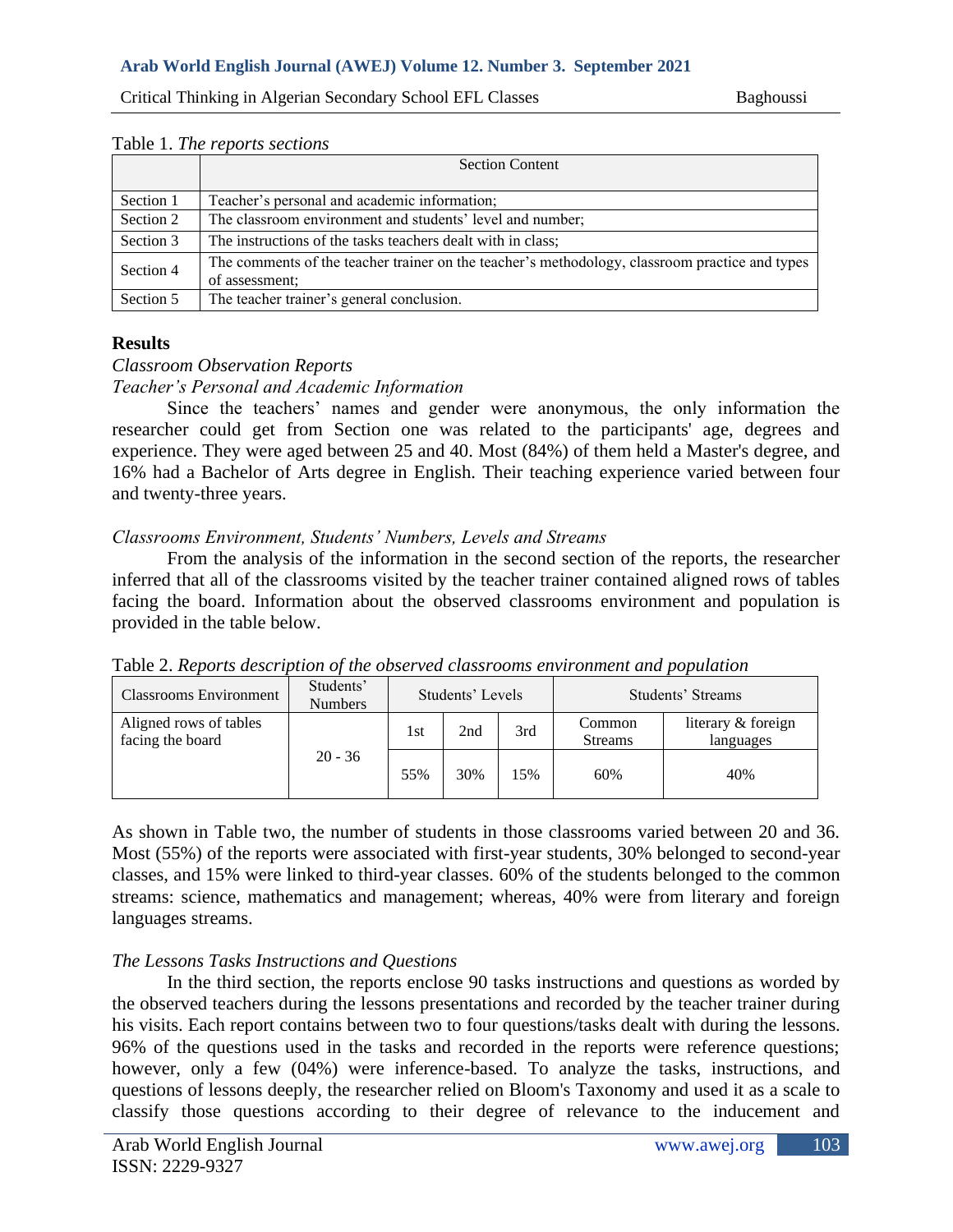## **Arab World English Journal (AWEJ) Volume 12. Number 3. September 2021**

Critical Thinking in Algerian Secondary School EFL Classes Baghoussi

development of Higher-Order Thinking Skills (HOTS). The following table summarizes the results of the analyzed questions:

| <b>Skill Category</b> | Questions                    | Number of Tasks<br>/90 | Percentage |
|-----------------------|------------------------------|------------------------|------------|
|                       | provoking <i>analysis</i>    | 01                     | 01%        |
| <b>HOTS</b>           | provoking synthesis          | 02                     | 02%        |
|                       | provoking evaluation         | 01                     | 01%        |
|                       | provoking <i>application</i> | 18                     | 20%        |
| <b>LOTS</b>           | provoking comprehension      | 14                     | 16%        |
|                       | provoking knowledge          | 54                     | 60%        |

Table 3. *Questions/instructions provoking higher-order thinking skills*

The table above reveals that the questioning type used by teachers in their classrooms was mainly based on rote recall. Those questions push learners to memorize a large amount of information and duplicate it when the teacher asks them during lessons and exams. Such a way of teaching privileges the acquisition of the Lower-Order Thinking Skills (LOTS) to the enhancement and exploitation of the HOTS. Therefore, learners are rarely asked to express their opinions and back them up with reasonable evidence, and they are not instructed to justify, judge and assess their thoughts. In such an environment, teachers' questions and instructions do not provoke curiosity and encourage learners to use their HOTS to solve problems. Inadequate questioning, therefore, is another evidence of the scarcity of critical thinking enhancement and use in classrooms.

## *The Teacher Trainer's Comments on the Classroom Practices*

The fourth section of the classroom observation reports enclosed 120 comments on the teachers' methodology, types of lessons, and assessment dealt with during the teacher trainer's visits. The lessons presented were related to reading comprehension, speaking, writing, and language outcomes.



*Figure 1.* The contents of the presented lessons

The figure above shows that the majority (75%) of the lessons mentioned in the reports were about language components in which teachers used the coursebooks texts to introduce the embedded grammatical structures, vocabulary, pronunciation and spelling items. Some (20%)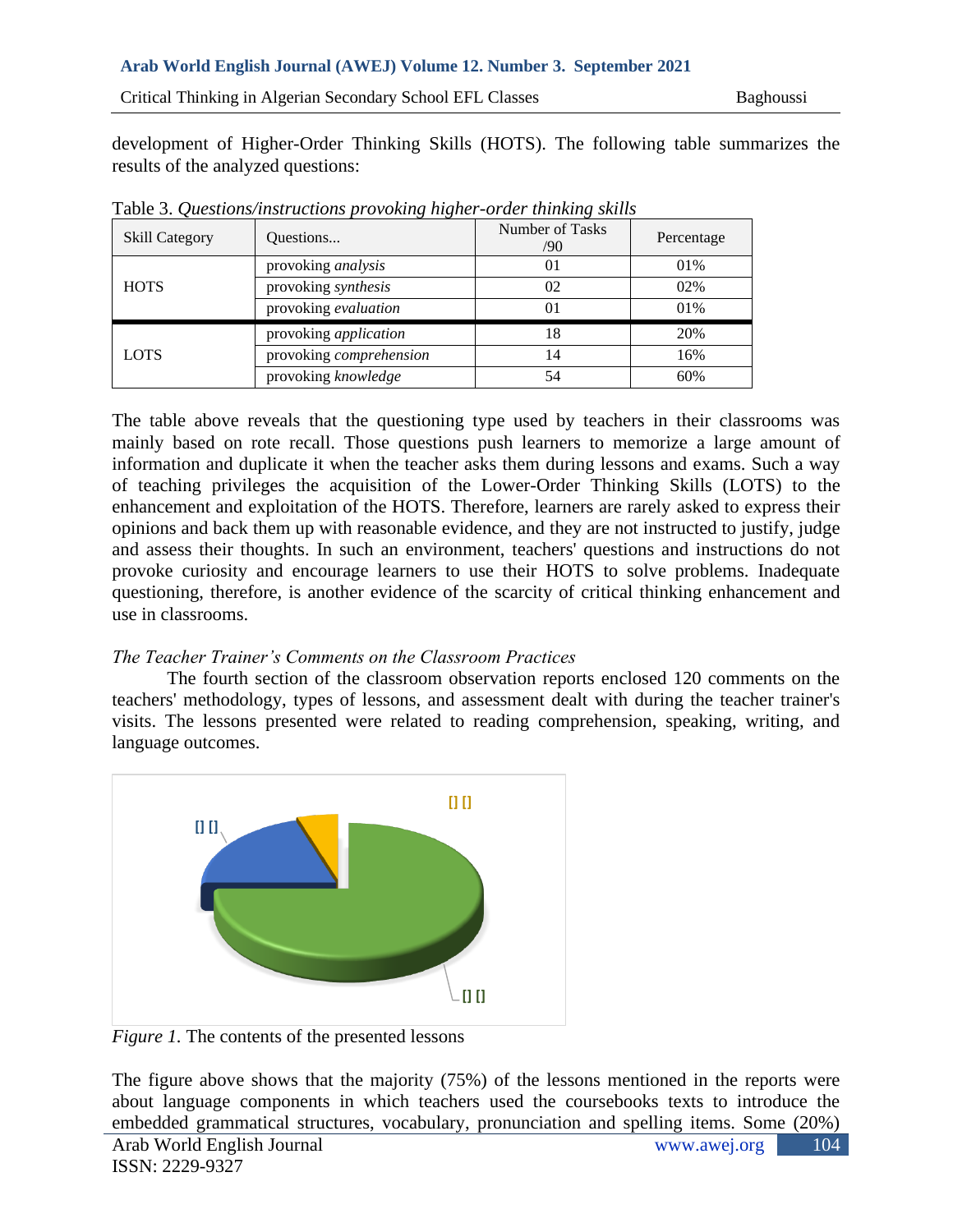lessons were related to reading comprehension, where learners were asked to read the coursebook texts and answer the related questions. However, few (05%) lessons with their associated activities were about speaking and writing.

The analysis of the comments in the teacher trainer's reports uncovered the methods, strategies and assessment types teachers used during their classroom practice. The following table details the methods adopted by teachers to present their lessons, activities, and the types of assessment tasks teachers used in classrooms.

| Classroom Practices, Methods, Strategies and Assessment                                       | Number of Comments<br>/120 | Percentage |
|-----------------------------------------------------------------------------------------------|----------------------------|------------|
| Teachers' omnipresence.                                                                       | 108                        | 90%        |
| Lecturing: talking-time frequency.                                                            | 96                         | 80%        |
| Content/grammar-based lessons.                                                                | 90                         | 75%        |
| Communicative tasks: dialogues, debates and role-plays.                                       |                            | 14%        |
| Creative and problem-solving tasks: projects presentations,<br>puzzles and challenging games. | 04                         | 03%        |
| Assessment                                                                                    | 84                         | 70%        |

Table 4. *Teachers' classroom practices, teaching methodology, strategies, and assessment*

The results show that teachers' omnipresence (90%) in class and their talking time frequency (80%) are the most occurred comments in the reports. This implies that the teacher-centered approach is used most of the time in classrooms. Within the comments related to the teachers' omnipresence and lecturing, the trainer raised the teachers' awareness on the drawbacks of such a methodology on learners' learning and performance through concrete examples. Among those drawbacks, the comments cited learners' passivity, participation scarcity, lack of collaboration and creativity in addition to the teachers' excess of close-ended questioning.

Besides, 75% of the reports referred to the predominance of the content/grammar-based teaching approach in the observed classrooms. However, in some (14%) comments, the teacher trainer advised teachers to use a mixture of reference-inference, problem-solving and communicative tasks to reduce the use of content and grammar-based methodology and allow learners to collaborate and develop their communication, creativity and critical thinking skills. Few (3%) comments, however, were about the misuse of problem-solving and active-learning activities. Those comments were given to the concerned teachers as suggestions to help them exploit those activities efficiently.

Many (70%) reports contained comments about teachers' tests and exams design and marking. The analysis of those comments revealed that the tests and exams were mainly contentbased, requiring learners to replicate the language forms and structures they learned. Nearly all the questions used belonged to the LOTS category; only a few of them contained inference and problem–solving questions at the level of texts interpretations and paragraph/essay writing. Therefore, in this case, the current assessment models rely on language structure rather than on authentic real-life language use.

The analysis of the third and fourth sections of the reports revealed that the types of activities, methods, practices and assessment are not conducive to critical thinking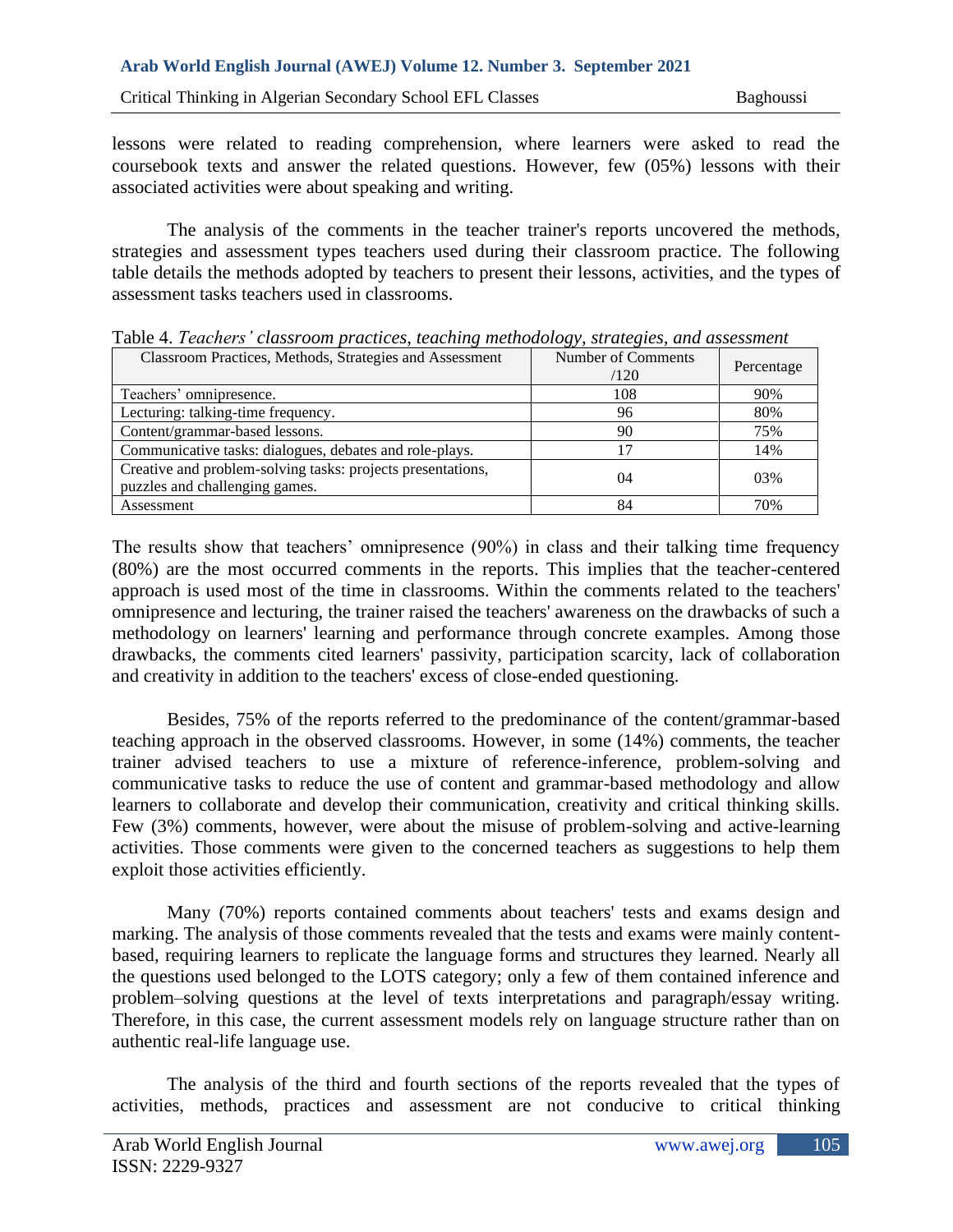implementation at the level of secondary-school EFL classes. Besides, the fifth and the last sections enclosed summarized pieces of advice concerning the teaching methodologies and classroom practices of the observed teachers. Once again, this section confirms the absence of methods, tasks, and strategies that help implement and foster critical thinking in classrooms.

## *Interview*

 To support the hypothesis that critical thinking methods and strategies are absent from classrooms. A semi-structured interview was held with the teacher trainer, whose reports have been analyzed previously in this study. The interview aimed at digging deeper into the current study case and elicit information on the current classroom teaching practices. The interview also concentrates on how the teacher trainer helps teachers adopt an effective methodology to foster critical thinking in EFL classes. The researcher designed the interview questions to get more details about the reasons behind teachers' reticence about enhancing critical thinking skills among EFL learners.

According to the teacher trainer, one of the teachers' responsibilities in EFL classes is to encourage critical thinking among learners. In this vein, teachers play a vital role in enhancing this skill by involving learners in various collaborative and problem-solving tasks. During his observation sessions, the interviewee expected EFL teachers to adopt the  $21<sup>st</sup>$ -century skills methodology; however, most of them use the traditional way of teaching.

Concerning the reasons behind teachers' hesitation to use active learning strategies to foster learners' critical thinking, the teacher trainer's answers revolved around the obstacles encountered by teachers during their teaching. According to him, teachers do not use collaborative and group work activities because they are time-consuming and engender much noise in overcrowded classrooms. In addition, teachers are so frustrated about completing the lengthy programs before the baccalaureate exam that they forget the importance of integrating those active learning strategies and problem-solving tasks.

According to the interviewee, teachers should focus more on designing a significant number of critical thinking activities and engage learners in problem-solving tasks that require higher-order thinking skills, such as evaluating, synthesizing and analyzing data. Teachers should also use thought-provoking questions to trigger their curiosity.

The interviewee's responses concerning the teachers' training on the strategies that foster critical thinking were affirmative. During each classroom visit, the interviewee provided teachers with some directives and guidance on adopting challenging behaviors to develop learners' thinking skills, like designing problem-solving situations in which learners exploit their higherorder skills to solve the problem. Most of the teacher trainer's advice to the visited teachers revolved around using thought-provoking questions rather than yes/no and reference questions and increasing learners' motivation to engage them and encourage them to interact with each other. The teacher trainer also talked about the seminars and workshops on active learning methods, critical thinking enhancement and learner-centeredness teachers attended during the 2019-2020 school year.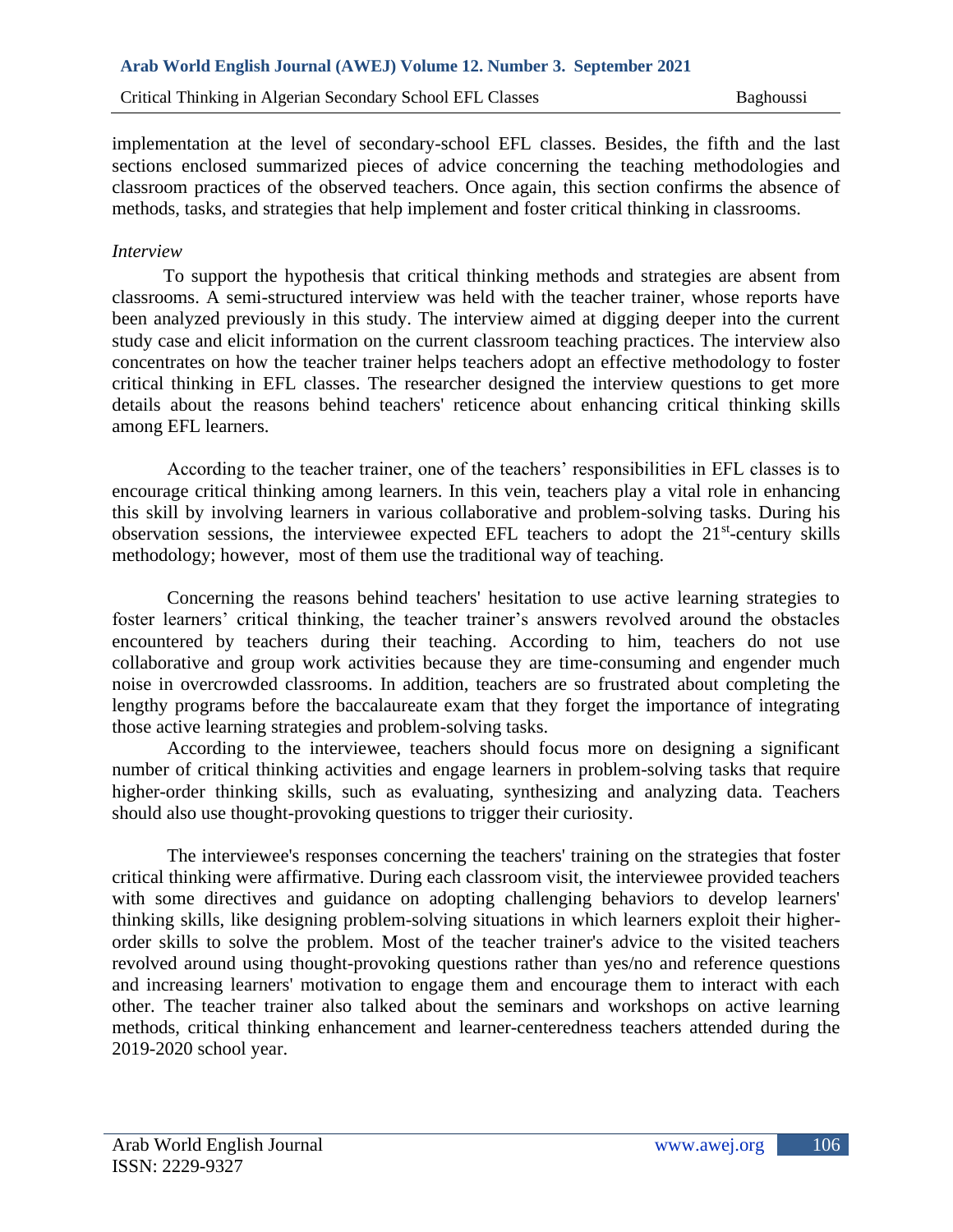#### **Discussion**

Whether critical thinking is given importance in Algerian EFL classrooms or not is the main concern of the current study. Therefore, two tools were used to investigate this question: a teacher trainer's classroom observation reports and an interview with the same teacher trainer. To give more credibility to the current research results, the researcher targeted the reports of the most experienced teachers. Those reports contained much information about the physical teaching environment and the concerned teachers' classroom practices. After being analyzed by the researcher, a variety of results was collected.

The visited teachers had mostly overcrowded classes of different levels, first, second and third-year classes. Such a classroom environment favors teacher-centredness where lecturing dominates every lesson. Consequently, individual work is predominant, and pair/group work is avoided. Such a method inhibits the use of communicative and active learning strategies because of (according to the teacher trainer) the noise they engender in those overcrowded classrooms. Therefore, the lack of group work, active learning, and problem-solving activities hinder communication, collaboration, creativity, and critical thinking enhancement.

The teacher trainer's reports contain many remarks about the types of questions the visited teachers use in their lessons and exams. The majority of those questions are based on knowledge recall and do not necessitate any higher-order thinking skills. Most of the tasks assigned to learners are coursebook-based and are rarely adapted to challenge learners or fit their profiles. The proposed tasks also contain reference questions and do not trigger any considerable curiosity; therefore, learners are not encouraged to exploit their thinking potential, i.e., critical thinking.

The interview conducted with the teacher trainer indicates that teachers are well trained on the methods and strategies that foster critical thinking. Thanks to the trainer's seminars and workshops, teachers are aware of the importance of critical thinking as a vital skill that should be given its appropriate concern in EFL secondary school classes because it will undoubtedly help the Algerian learner face the  $21<sup>st</sup>$ -century challenges and succeed in the workplace and life. When enhanced in an EFL class, critical thinking helps learners solve problems, learn better and become knowledgeable of the target language. They will manage to use their acquired language in every linguistic setting and improve their communication abilities through the four skills, namely: listening, speaking, reading and writing. However, learners develop critical thinking skills if teachers encourage them to make their own judgments and make decisions independently. Such a method could be applied in classrooms through planning tasks that gradually provoke learners' higher thinking levels.

The interview partially uncovered the responsible actors and circumstances that hinder the development of critical thinking in Algerian EFL classes. Since the teacher trainer organized workshops on modern teaching methods and techniques, teachers were supposed to apply them in their classrooms. According to the data obtained from the reports, most teachers did not, so they become responsible for such a situation since they are trained on those methods, but they do not put them into practice in classrooms. However, the discussion with the interviewee showed that the teachers' reticence about ensuring a classroom environment that helps develop critical thinking among learners is also due to other obstacles that teachers encounter, like the lengthy,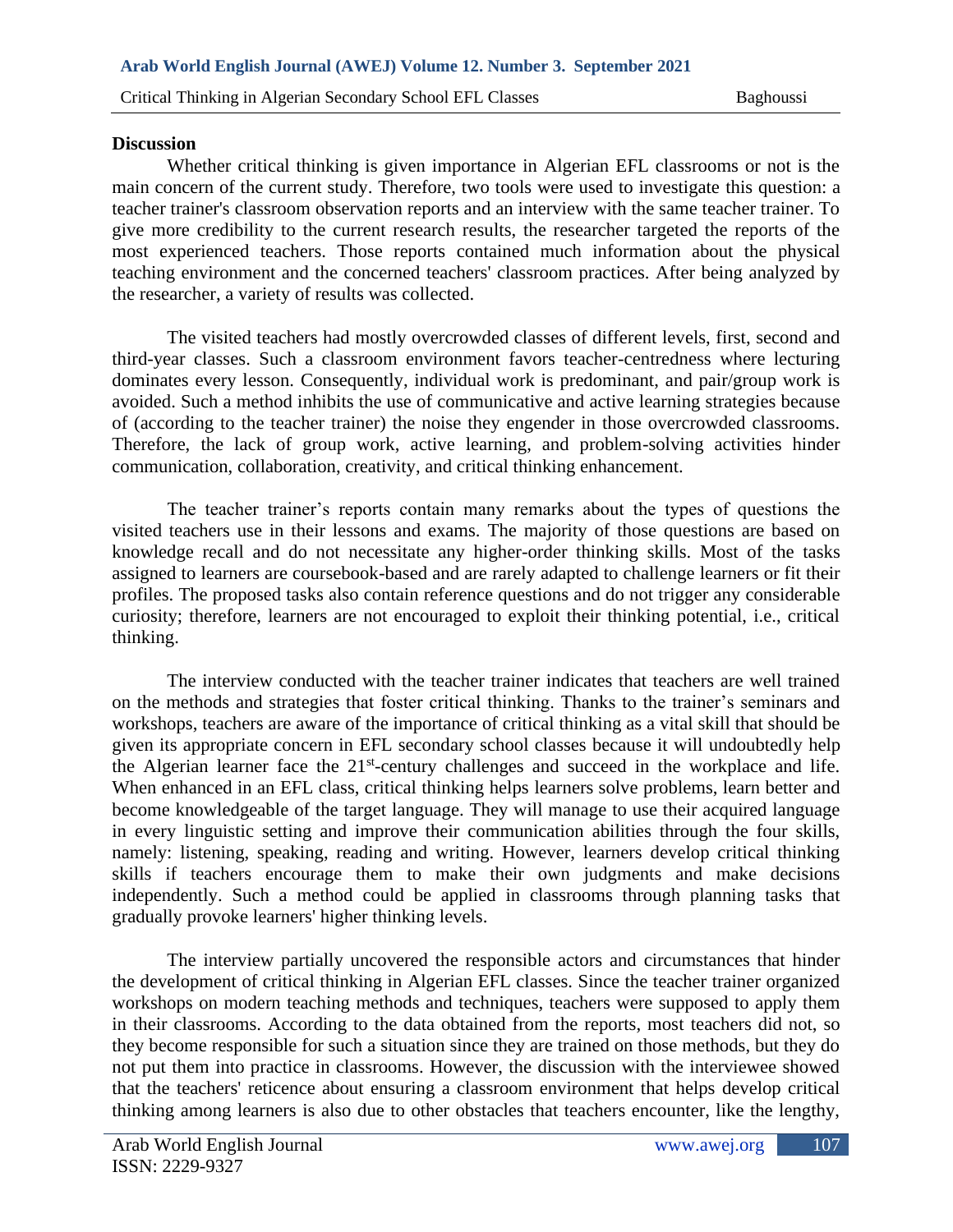time-consuming English programs that teachers are urged to finish before the baccalaureate exam. It is worth noting that this exam mainly tests learners' linguistic competencies rather than higher-order skills. These results show that responsibility is allocated to the actors and circumstances that are discussed above. However, teachers still have a great responsibility in this case. They should follow the syllabus designers' recommendations and do their best to "adapt" the syllabus content and employ active learning methods and techniques to help learners become critical thinkers.

The interview with the teacher trainer was meant to get a better perception of classroom practices. Its results confirmed that critical thinking remains a challenging skill for many secondary school teachers; however, with a strong will and perseverance, they could overcome such a situation and pave the way for our learners to develop their critical thinking skills.

## **Conclusion**

Expectations do not always reflect reality. Although the Algerian English syllabus designers set clear aims, objectives and recommendations concerning the teaching approaches – competency-based approach, project-based learning and learner centredness – to be used to help learners develop their critical thinking, secondary-school EFL teachers still adopt the traditional direct instruction and language content acquisition methods both in teaching and designing tests. The analysis results of the teacher trainer's classroom observation reports and interview confirmed the predominance of the traditional teaching methods and the scarcity of  $21<sup>st</sup>$ -century teaching/learning approaches and strategies that enhance critical thinking, such as reflective, active, collaborative, communicative, creative, and problem solving-based learning. The results also revealed that teachers prefer teaching the programs linguistic content to help learners pass the baccalaureate exam in which most of its content is based on linguistic competencies and where rote recall is the key to success. Teachers also avoid using those strategies because they are time-consuming. If teachers apply them in class, they could face some time constraints and could not finish the content of the lengthy English programs, which could have bad consequences on learners' results in the baccalaureate exam.

Such findings imply that the syllabus designers' expectations for developing critical thinking skills among secondary-school learners have not been fulfilled yet. To overcome such a situation and allow our learners to possess the  $21<sup>st</sup>$  Century skills, the stakeholders and the teaching community should reconsider how the official exams are designed and adapt them according to the 21st century learners' needs. In this case, our learners will be tested on higherorder skills rather than on the rote recall of knowledge.

#### **About the author:**

**Meriem Baghoussi** holds a Ph.D. in Didactics and Applied Linguistics from Abdelhamid Ibn Badis University, Mostaganem, Algeria. She has been teaching English in secondary school for eight years. Her research interests center around EFL teaching and Psychopedagogy. <https://orcid.org/0000-0001-5694-3364>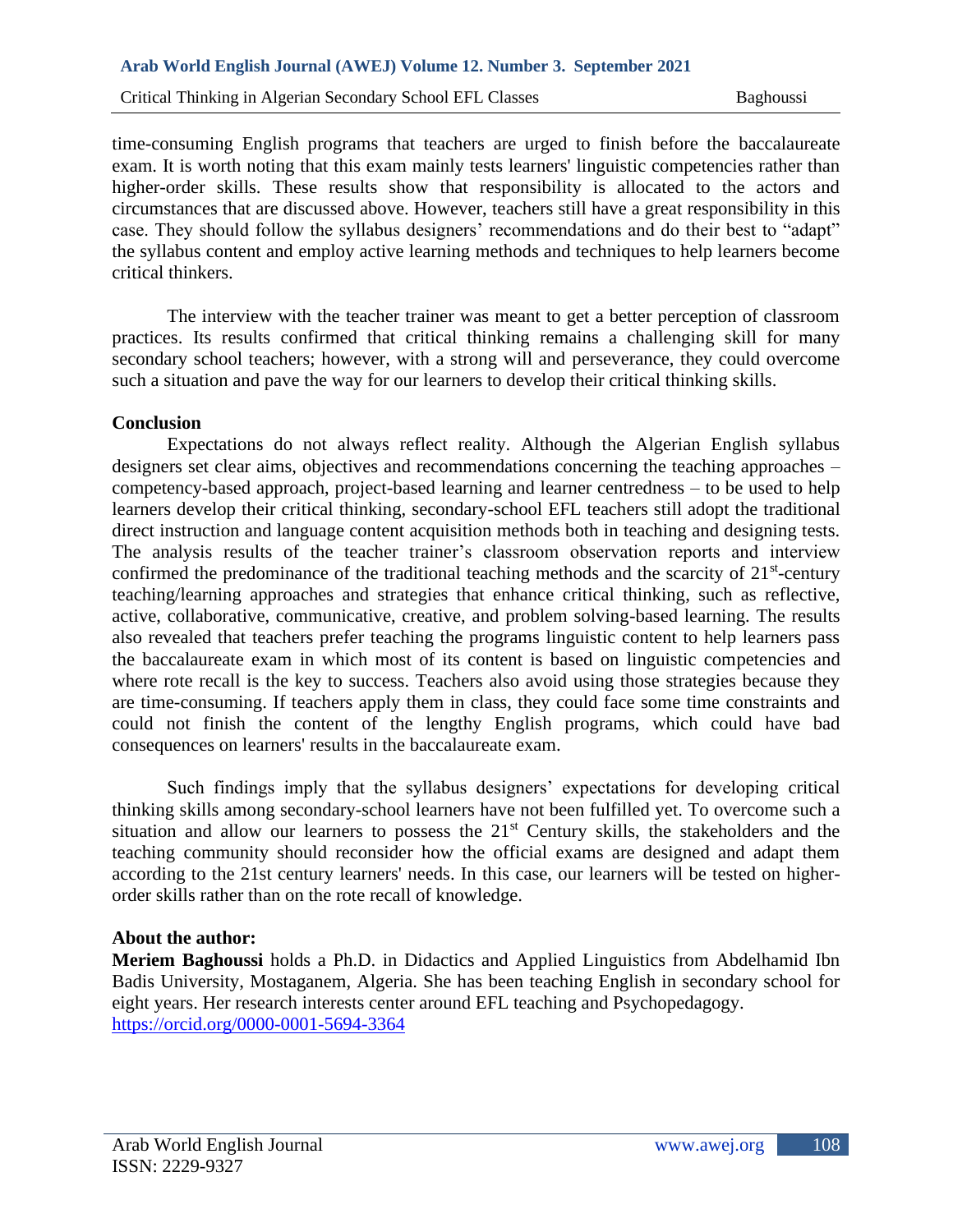# **References**

- Anderson, L. W., & Krathwohl, D. (2001). *A Taxonomy for Learning, Teaching, and Assessing: A Revision of Bloom's Taxonomy of Educational Objectives*. New York: Addison Wesley Longman.
- Beyer, B. K. (1987). *Practical strategies for the teaching of thinking*. Boston, MA: Allyn and Bacon.
- Bloom, B., Englehart, M. Furst, E., Hill, W., & Krathwohl, D. (1956). *Taxonomy of educational objectives: The classification of educational goals. Handbook I: Cognitive domain.* New York, Toronto: Longmans, Green.
- Bloom's Taxonomy What Is It and How It Can Be Applied Effectively to Develop Critical Thinking Skills. (2019). Retrieved from https://lsme.ac.uk/blog/blooms-taxonomy.
- Choy, C., & Cheah, P. (2009). Teacher Perceptions of Critical Thinking among Students and its Influence on Higher Education. *International Journal of Teaching and Learning in Higher Education*, 20, n2, 198-206.
- Crowl, T.K., Kaminsky, S., & Podell, D.M. (1997). *Educational Psychology Windows on Teaching*. Chicago: Brown and Benchmark Publishers.
- Fasko, D. (2003). Critical Thinking: Origins, Historical Development, Future Direction. In D. Fasko (Ed.), *Critical Thinking and Reasoning: Current Research, Theory and Practice*  (pp. 3-20). Cresskill, NJ: Hampton Press.
- Fisher, R. (2002). Creative Minds: Building communities of learning for the creative age. Paper at *Thinking Qualities Initiative Conference*, Hong Kong Baptist University, June 2002.
- Forrester, J. (2008). Thinking creatively; thinking critically. *Asian Social Science*, 4(5), 100-105.
- Gardner, H. (1993). *Frames of Mind*. New York: Basic Books.
- Gottfredson, L. S. (1997). Mainstream Science on Intelligence: An Editorial with 52 Signatories, History, and Bibliography. *Intelligence, 24* (1), 13–23.
- Halonen, J. S. (1995). Demystifying Critical Thinking. *Teaching of Psychology*, *22* (1), 75–81.
- Halpern, D. F. (1996). *Thought and Knowledge: An Introduction to Critical Thinking* (3rd ed.). Mahwah, NJ: L. Erlbaum Associates.
- Halpern, D. F. (1998). Teaching Critical Thinking for Transfer across Domains: Disposition, Skills, Structure Training, and Metacognitive Monitoring. *American Psychologist*, *53*(4), 449-455. https://doi.org/10.1037/0003-066X.53.4.449
- Halpern, D. F. (2014). Thinking: An Introduction. In Taylor & Francis (Eds.), *Thought and Knowledge: An Introduction to Critical Thinking* (5th ed.). NY, Sussex: Psychology Press.
- Halpern, D. F., & Butler, H. A. (2020). Is critical thinking a better model of intelligence? In Sternberg, R. J. (Ed.). The nature of intelligence (2nd ed.) (pp.183-196). Cambridge University Press.
- Herrnstein, R.J., & Murray, C. (1994). *The Bell Curve: Intelligence and Class Structure in American Life.* New York: The Free Press.
- Liu, O., Frankel, L., & Roohr, K. (2014). Assessing Critical Thinking in Higher Education: Current State and Directions for Next-Generation Assessment. Research Report. ETS RR-14-10. *ETS Research Report Series*. Available at: https://www.researchgate.net/publication/264774932\_Assessing\_Critical\_Thinking\_in\_H igher\_Education\_Current\_State\_and\_Directions\_for\_Next-Generation\_Assessment
- Magno, C. (2010). The Role of Metacognitive Skills in Developing Critical Thinking. *Metacognition and Learning*, *5*(2), 137-142. 10.1007/s11409-010-9054-4.